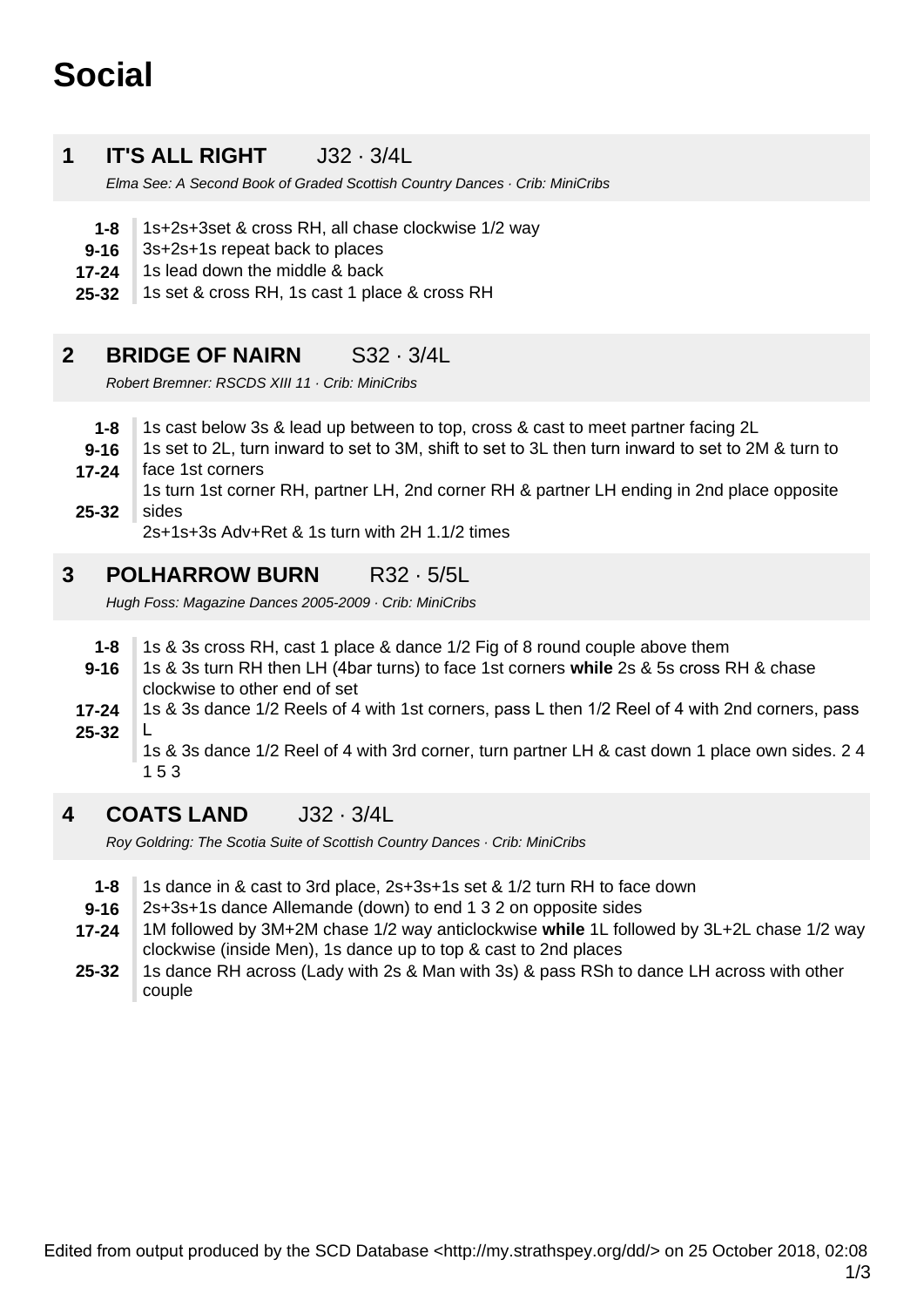# **5 THE SILVER TASSIE** S32 · 3/4L

John Drewry: The Leaflet Dances with Music · Crib: MiniCribs

- **1-8** 1s+2s+3s cross RH & set, cross back RH & set
- **9-16** 1s & 3s dance double Fig of 8 round 2s (3s casting)
- **17-24** 1s followed by 2s+3s dance down, 1s followed by 2s+3s (who part to let 1s thru) dance back to top
- **25-32** 1s+2s dance the Rondel

#### **6 COUPLES MEET** R32 · 3/4L

Jill Emery: Delaware Valley Silver · Crib: MiniCribs

- **1-8** 1L followed by partner casts below 3s, 1s lead up to top & cross to original places
- **9-16** 1s+2s Set & Rotate:

Set, rotate singly (cast over right shoulder) & dance on 1 place clockwise, change places with partner by RH on sides & dance on 1 place clockwise to own sides (1s in 2nd pl)

- **17-24** 1s dance reels on own sides (RSh to 2s to start)
- **25-32** 2s+1s+3s set, circle 6H round to left 1/2 way & chase clockwise 1/2 way back to places

#### **7 THE MACHINE WITHOUT HORSES** J32 · 3/4L

David Rutherford: RSCDS XII 12 · Crib: MiniCribs

- **1-8** 1s set, cast & dance RH across with 3s
- **9-16** 1s set, cast up & dance LH across with 2s
- **17-24** 1s followed by 2s dance down, cast up behind 3s, in & dance up to top & 1s cast back to 2nd place
- **25-32** 2s+1s dance R&L

#### **8 ALISON ROSE** S32 · 4/4L

Derek Ivory: Imperial Book of Scottish Country Dances - Volumes 1-3 · Crib: MiniCribs

- **1-8** 1s lead down to bottom (cast out into 4th place; 2s+3s+4s step up on 3&4), all set & circle 8H round to left 2 places (end with Men at top of dance & Ladies at bottom)
- **9-16** Men dance LH across & Ladies RH across once round, continue but change places with partner when passing thru middle in order 1 4 3 2
- **17-24** As 1s (+4s+3s+2s) meet again (Men drop RH) & leads his prtnr round to end 1s (followed by 4s+3s+2s) leading up to top, all 1/2 turning RH into…
- **25-32** All dance Allemande ending 2 3 4 1

#### **9 LADY DUMFRIES** R32 · 3/4L

Miss Milligan's Miscellany of Scottish Country Dances · Crib: MiniCribs

- **1-8** 1s+2s dance R&L
- **9-16** 1s followed by 2s lead down to bottom & 2s lead back
- **17-24** 2s+1s+3s set, cross RH, set & cross back RH except 1s who pass RSh to end BtoB facing own sides in Double Triangle position
- **25-32** 1s dance Double Triangles with 2s+3s